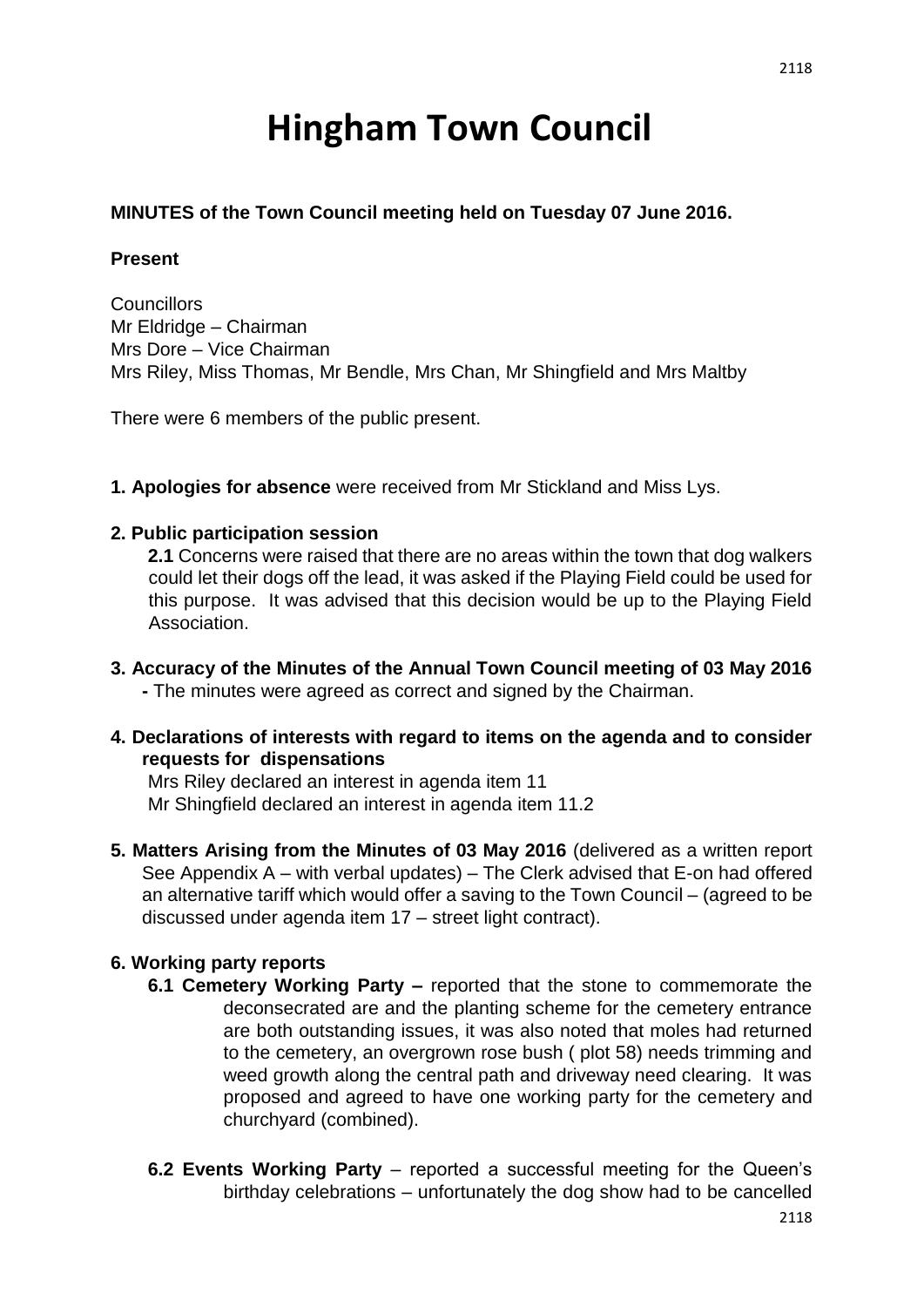due to kennel cough – but children were being asked to bring a toy dog/animal "royally dressed up" – prizes would be given for the "best dressed". It was also reported that there had been a lot of interest for stalls at Market in the Market Place on July 9<sup>th</sup>.

**6.3 Highways Working Party –** reported that there was a meeting arranged for 20<sup>th</sup> June for potential community speedwatch volunteers. A resident willing to act as co-ordinator had already stepped forward.

#### **7. Correspondence**

- **7.1 Tennis Club – Simon Underhill – Hingham Tennis Launch Event & Maintenance around the courts - Pay and Play 7.2 Louise Reed – Good Neighbour Scheme - Thanks from resident**
- **7.3 Vee English - St Andrew's Church Hingham Harvest Festival – request for permission for the Scarecrow Trail –** agreed.
- **7.4 Anne England - hedges The Fields Hingham / bonfires 7.5 Yvonne Walpole – Parking Springfield Way**
- **7.6 Chris Bennett – South Norfolk Council – Hingham Street Surfaces** Advice had been received from NCC Highways that coloured road surface would not be recommended by NCC due to the cost of maintaining it.
- **7.7 Kim Woodhouse – South Norfolk Council - Consultation on the draft South Norfolk Council Statement of Community Involvement (SCI)**
- **7.8 Norfolk County Council - New opening arrangements at Norfolk and Norwich Millennium Library 7.9 Caroline Jeffery - Norfolk County Council - Norfolk Minerals Site**

**Specific Allocations DPD - Single Issue Silica Sand Review-PreSubmission representations period** 

#### **7.10 E-on – increase in energy prices**

#### **7. District Councillor's report**

Cllr Yvonne Bendle reported that discretionary business rate discount had now been issued to qualifying businesses – 3 of which are in Hingham.

#### **8. County Councillor's report**

Cllr Margaret Dewsbury reported that the bids for 50/50 Parish Partnership funding would be invited again this year.

Norfolk Community Learning had received their OFSTED report – and had improved to a rating of "good" (from "inadequate"), New courses would be launched and there would be a "learning bus" offering taster sessions.

Acle Library has been trailing Open Plus, which was going to be rolled out to NML (allowing the library to be open at certain times "unmanned"). "Shelf Help" has been launched – which offers teenagers a new range of self-help /prescription books.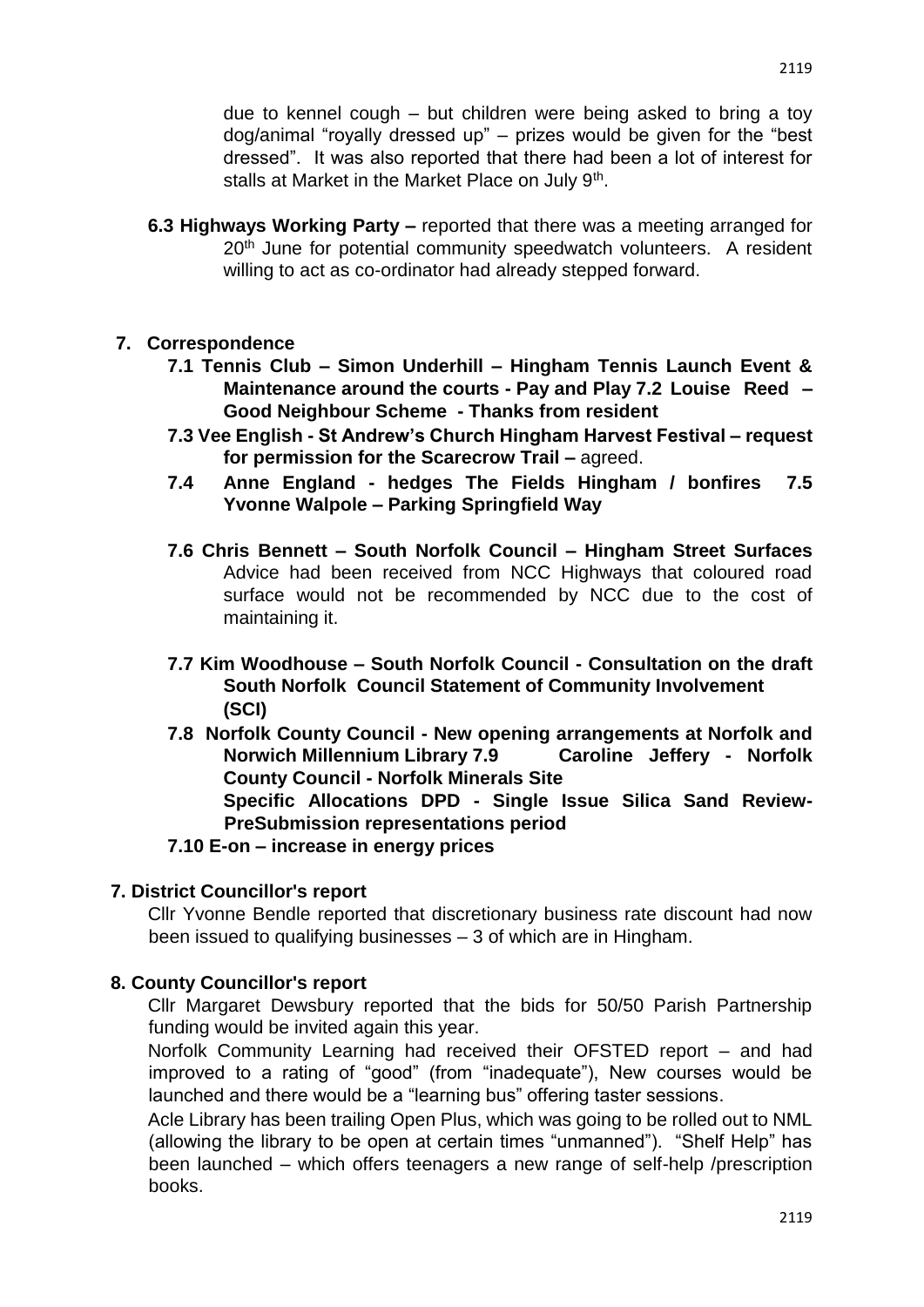Some of the money raised at the recycling shops within waste disposal/recycling centres will go to Norfolk Wildlife Trust.

#### **10. Planning decisions**

- **10.1 2016/0867 - White Lodge Farm Hardingham Road Hingham Norfolk NR9 4LY** Alterations to approved scheme - ref 2015/0195/H (Alterations and extensions to dwelling) - Approval with Conditions
- **10.2 2016/0873 - White Lodge Farm Hardingham Road Hingham Norfolk NR9 4LY -** Alterations to approved schemes - ref 2015/0197/LB - Approval with Conditions
- **10.3 2016/0809 - The White Hart 3 Market Place Hingham NR9 4AF**  Addition of 8 Patris plates to the front of the building. - Approval with **Conditions**
- **10.4 2016/0737 - 1 Baxter Road Hingham Norfolk NR9 4HY** Replacement boiler and flue. - Approval with Conditions

#### **10.5 2016/0474 - 27 Norwich Street Hingham Norfolk NR9 4LJ**

Demolition of existing garage building (including the forecourt canopy) and construction of a new food convenience store (Use Class A1) with alterations to the car parking area. - Approval with Conditions

**10.6 2016/0289 - Southernwood House 9 Market Place Hingham Norfolk NR9 4AF** 

Erection of a single storey glazed veranda to the rear of the property - Approval with Conditions

**10.7 2016/0288 - Southernwood House 9 Market Place Hingham Norfolk NR9 4AF** 

Erection of a single storey glazed veranda to the rear of the property - Approval with Conditions

#### **11. Planning Applications**

- **11.1 2016/1226 & 2016/1227- 31 Dereham Road Hingham NR9 4HH Renovation of original building with double and single storey extension following demolition of existing single storey extension with attached garage and workshop.** – The Council agreed to recommend acceptance
	- **11.2 (BRECKLAND) 3PL/2014/1204/F - Erect new crematorium, car park, access roads, ancillary buildings & gardens of remembrance - SCOULTON: Land at Norwich Road - Thornalley Funeral Services**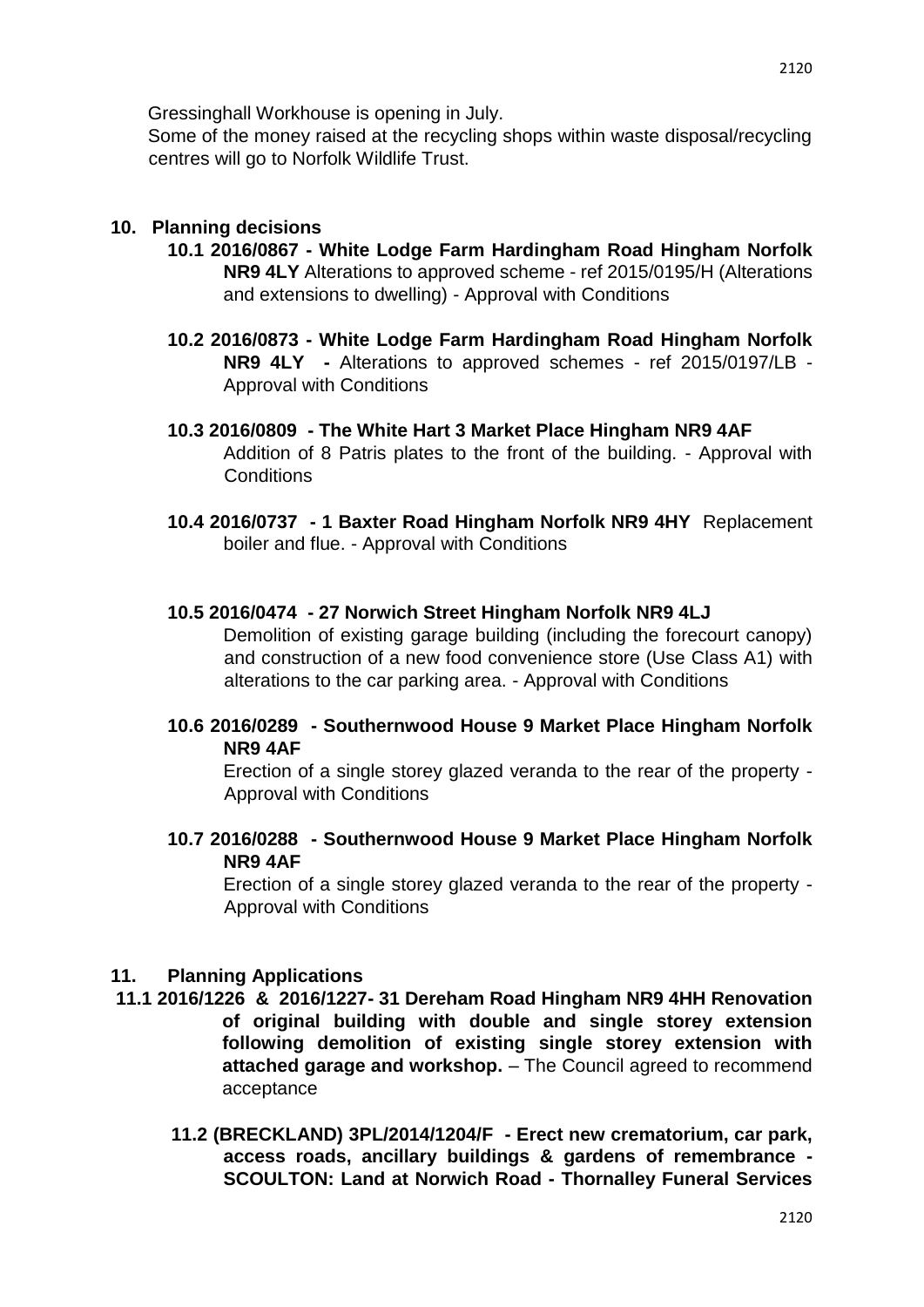**Ltd -** The Council agreed to reiterate all previous concerns regarding this application – in particular those relating to road safety.

### **12. Licensing Application –**

**12.1 Co-operative – 27 Norwich Road Hingham - Sale of Alcohol for consumption off the premises -** The Clerk explained that any objection to the application must be relevant t the Licensing Objectives and the information/conditions set down in the operating schedule/application must have been taken into account – The Council agreed that there were no grounds to make a relevant objection but would look to seek a review of the Premises Licence is the sale of alcohol at the premised proved to be problematic.

## **13 To receive the list of dates for the 2016 - May 2017 Town Council meetings, including agreement of the mid November meeting**

Councillors were given a copy of the meeting dates and agreed they are correct.

#### **14 Proposal to purchase - 'The Good Councillor Guide' at a cost of £2 for each Councillor –** Agreed

- **15 To discuss the condition report on the Fairland Oak and agree the way forward**
- It was agreed that another application to fell the tree should be made due to poor condition of the tree as highlighted in the report (root and stem base decay), which recommends that the tree be "dismantled and felled without undue delay".

#### **16 To discuss the oak tree at the sports field car park**

It was agreed to undertake the "pruning" of the tree reducing by no more than 2m in height and 2m on lateral grown, as Ravencroft had advised that this ( and further careful maintenance) would be likely to preserve the tree ( their concern being that if the tree was poorly maintained it would increase its decline).

#### **17 To consider the renewal of the Street light contract**

It was agreed to obtain further quotes for the street light maintenance contract. E-on had offered an alternative tariff to reduce the street lighting energy costs, it was agreed to sign up to the new tariff for 1 year and to ask how the costs are calculated, with regard to investigating using low energy/LED lighting.

#### **18 To discuss Norfolk County Council's response to the request for the costs of a footway for Norwich Road**

NCC had advised that the estimated cost a footway (design, build and legal fees for land purchase) would be between £50,000and £100,000, without the cost of the land required, which may not be made available for purchase. A public enquiry would be needed for compulsory land purchase, which, as there is already a footway on the other side of the road, and a pedestrian island being provided due to the Hops development, would be unlikely to be deemed in the public interest.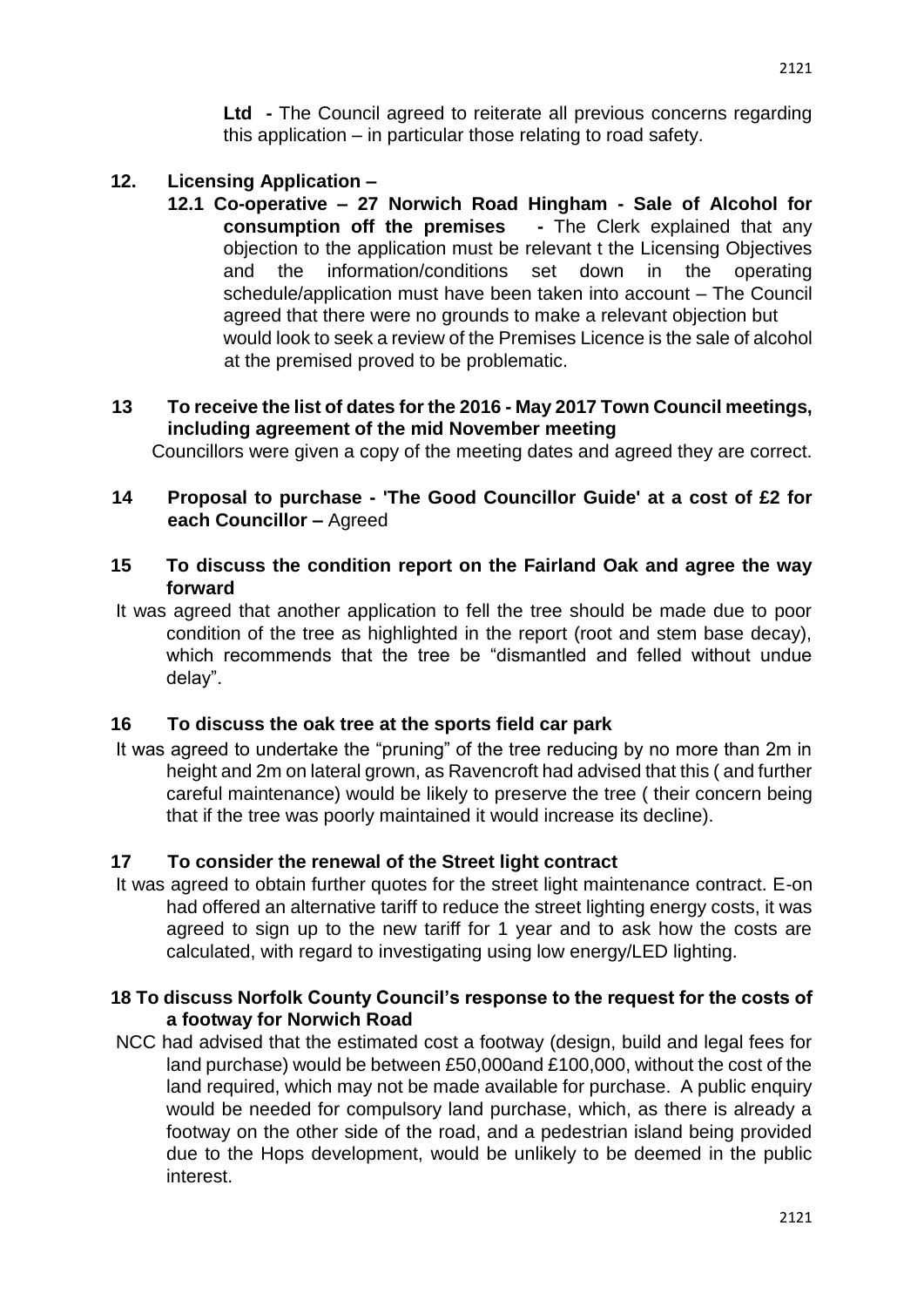#### **19 To discuss/consider undertaking a Hingham Neighbourhood Plan** –

It was noted that there would be a lot of work involved and would take some years to complete. It was also noted that other parishes (Easton, Mulbarton and Cringleford) had or were undertaking a Neighbourhoood Plan. It was agreed to investigate this further and to invite the relevant SNC officer to a Town Council meeting to provide some further information.

#### **20 To discuss the litter bin provided by the newsagents**

A request had been made that the Council's handyman empty the bin provided by the Newsagent (as dog waste was being placed in the bin), putting the refuse in the Town Council wheely bin. Concerns were raised that this was not permitted – and the Town Council could not provide this service to businesses within the town

**21 Proposal to accept the offer to use the room at Lincoln Hall for Town Council storage/purposes and to negotiate terms.** 

It was agreed to accept the offer in principle and enquire as to the cost.

#### **22 Proposal to set up a Finance Committee**

Agreed – Membership and terms of reference to be included in the next agenda.

#### **23 To finalise the review of the Financial Regulations**

It was agreed to amend the Financial Regulations with the changes as highlighted, (in line with NALC model financial regulations).

#### **24 To receive the Internal Auditors report for 2015/16**

Councillors were given a copy of the report by the Internal Auditor. The Auditor had highlighted a high level of reserves – it was explained that there should be at least 6 months' worth of funds held in reserve, Parish Partnership and S106 money had been returned to the Town Council for the bus stop, and some S106 money was being held for the HPFA. Further tree work is likely to be required and is costly, and street lighting replacements will need to be undertaken.

#### **25 To approve the Annual Governance Statement for the annual return 2015/16**

All statements were read out and it was agreed to answer all points as "yes" – the Annual Governance Statement was signed by the Chairman.

#### **26 To approve the Accounting Statement for the annual return 2015/16** A copy of the Annual Accounting statement, as completed by the Internal

Auditor, and explanation of variances, was given to Councillors. The Annual Accounting statement were approved by the Council, and signed by the Chairman.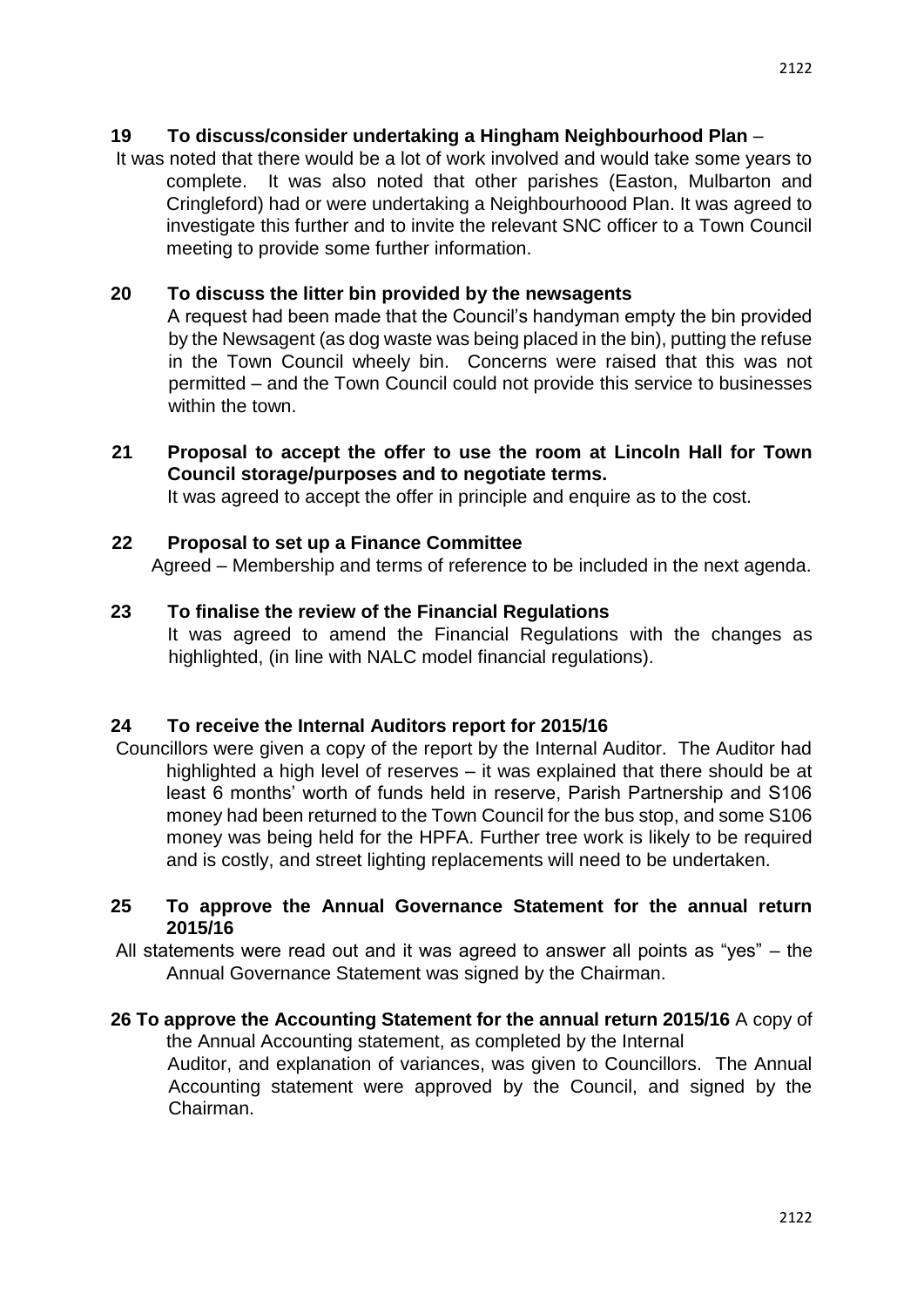## **27 Accounts for Payment**

| D Ramm Wages - 5 weeks)                           | £877.92    |  |
|---------------------------------------------------|------------|--|
| A Doe (wages £650.42 + Dog Waste Bin              | £753.48    |  |
| £103.06)                                          |            |  |
| E-ON                                              | £564.38    |  |
| K & M lighting Services Ltd (contract)            | £308.23    |  |
| K & M lighting Services Ltd (Norwich Road s/l)    | £1,212.80  |  |
| <b>TTSR Ltd (grass cutting)</b>                   | £3,005.38  |  |
| B Foreman (wages admin Dec15-Mar16)               | £36.00     |  |
| Ravencroft (Consultancy and tree condition        | £450.00    |  |
| report/testing)                                   |            |  |
| Easton College (Part 2 pesticide course)          | £250.00    |  |
| Luisa Cantera (internal audit 15/16)              | £180.00    |  |
| Xerox Finance Limited (printer rental Jul-Sep 16) | £115.31    |  |
| Connections Entertainment (disco - Queen's        | £177.60    |  |
| birthday)                                         |            |  |
| <b>Community Action Norfolk membership</b>        | £20.00     |  |
| Jane Gutteridge (hats/ decoration Queens          | £74.95     |  |
| Birthday)                                         |            |  |
|                                                   |            |  |
| Special Branch (tree work - sports field and      | £2,100.00  |  |
| church yard)                                      |            |  |
| Anglian Water - Fairland Standpipe                | £17.54     |  |
| Total                                             | £10,143.59 |  |
|                                                   |            |  |

**28 'Exclusion of the Press and Public under the Public Bodies (Admission to Meetings) Act 1960 to discuss the following matters:'**  Agreed

## **29 To discuss the review of the Handy Man Job Description**

A meeting had taken place with the Handyman who had agreed the content of the revised job description – The terms of the contract now need reviewing and updating.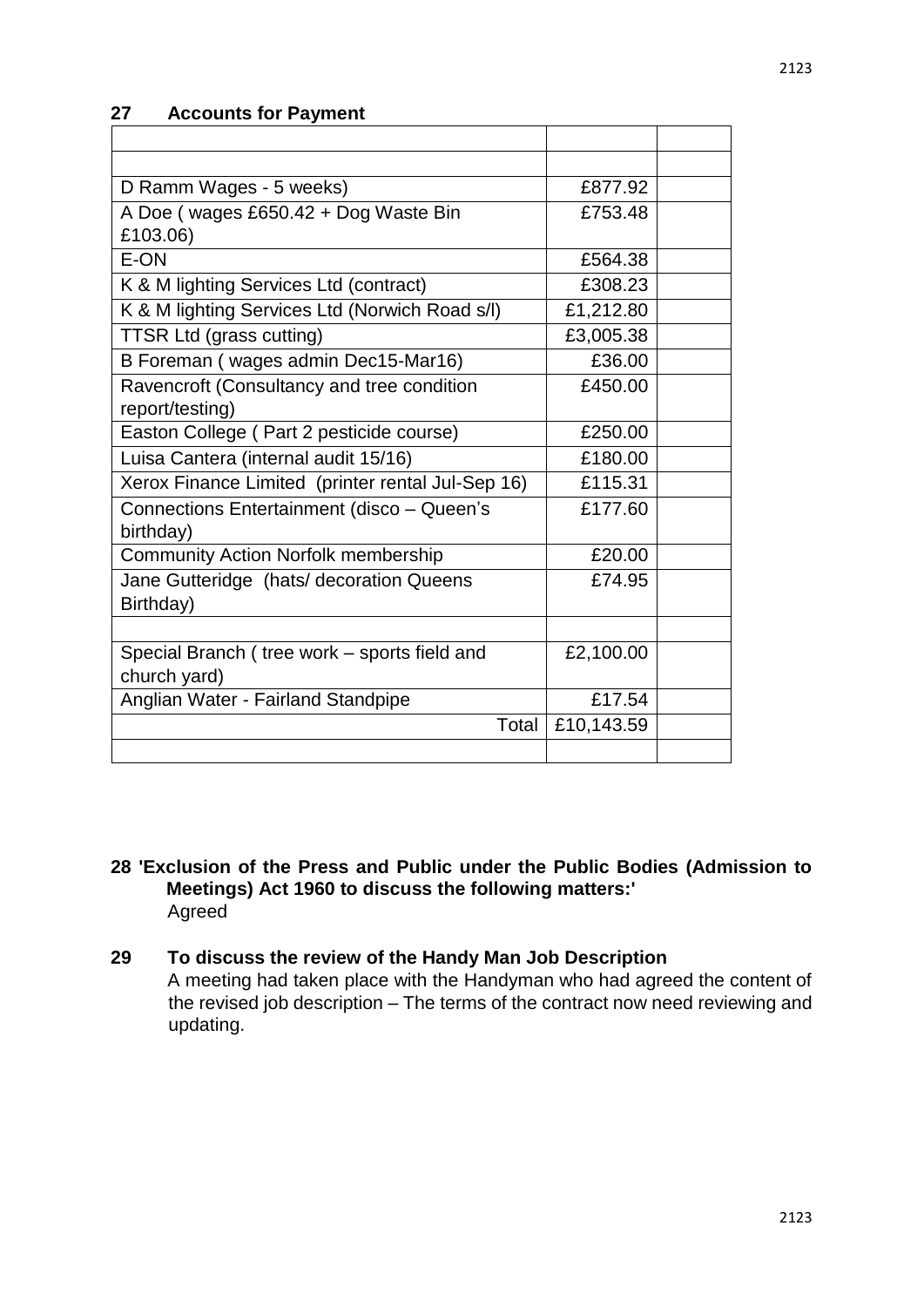## APPENDIX A Clerks Report for 07 June 2016

| Min: | <b>Update</b>                                                                                                                                                                                                                                                                                    |
|------|--------------------------------------------------------------------------------------------------------------------------------------------------------------------------------------------------------------------------------------------------------------------------------------------------|
|      | Matters Arising From the minutes of the meeting on 03 May 2016                                                                                                                                                                                                                                   |
| 3.4  | <b>Tennis Club Pay and Play</b> $-$ a pay and play information sheet has been provided (see<br>correspondence)                                                                                                                                                                                   |
| 8.1  | Speed Watch Meeting - Planned for 20.06.16                                                                                                                                                                                                                                                       |
| 9.5  | Cost of Footway, Norwich Road - Agenda Item                                                                                                                                                                                                                                                      |
| 10   | Provision of outdoor Gym equipment - HPFA to update as appropriate                                                                                                                                                                                                                               |
| 16   | Review of Financial Regulations - Agenda Item                                                                                                                                                                                                                                                    |
| 27   | Oak posts for the Fairland - Mr Shingfield to update                                                                                                                                                                                                                                             |
| 32   | Clerks Allowance -the Chairman has confirmed that an annual allowance of £204 is<br>permitted for heating and lighting. Other costs (phone, internet, mileage) could also be<br>claimed.                                                                                                         |
| 33   | Review of Handy Man Job Description - Agenda item                                                                                                                                                                                                                                                |
|      | <b>OTHER UPDATES</b>                                                                                                                                                                                                                                                                             |
|      | Tables outside White Hart Pub - this has been bought to the attention of NCC Highways<br>- will re assess after works to the pub are complete.                                                                                                                                                   |
|      | Skate Park Sign - Awaiting response from RoSPA regarding the wording required for a<br>sign - Clerk to chase response                                                                                                                                                                            |
|      | Folly Lane dog waste bin - awaiting installation                                                                                                                                                                                                                                                 |
|      | Tree Works – churchyard and sports field (to be overseen by Ravencroft) - Sports<br>Field Car Park Oak Tree- agenda item - works still outstanding - pruning Yew trees and<br>Holly in the churchyard – contractor advised that he will be liaising with Rev. Reed<br>regarding a suitable date. |
|      | Training/certification requirements for the position of Handyman/gardener - Part 2<br>of the Pesticide course for the handyman - booked 14 <sup>th</sup> June                                                                                                                                    |
|      | Hingham Public Toilets - Andy Sheppard from SNC has confirmed that the tender<br>process will soon take place - the delay is because SNC are also going through a similar<br>process for Loddon toilets                                                                                          |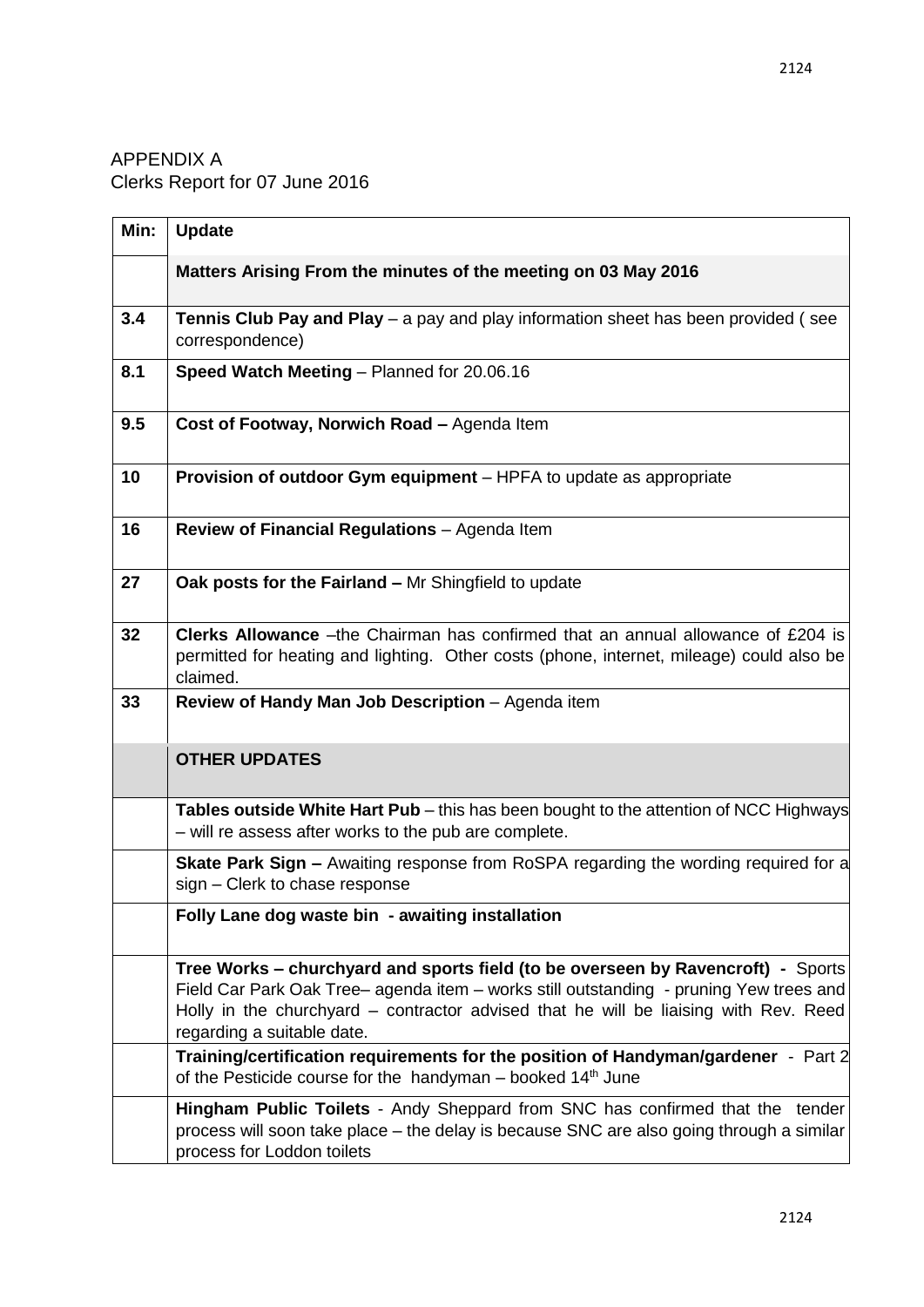| <b>Bank Account - Still having difficulties transferring money - "due to internal procedure</b><br>changing" – another form is being sent to the Clerk for signatories to sign                                                                                                                                                                                                                                                                                   |
|------------------------------------------------------------------------------------------------------------------------------------------------------------------------------------------------------------------------------------------------------------------------------------------------------------------------------------------------------------------------------------------------------------------------------------------------------------------|
| Damaged Street Light - Norwich Road work is now complete - the paper work will be<br>sent to the insurance company                                                                                                                                                                                                                                                                                                                                               |
| Highway Matters - Potholes The Fairland - now filled - Road condition Copper Lane -<br>reported and inspected with the Highways engineer- - Blocked Drains - Drain clearing<br>has been undertaken - The Clerk met with the Highway engineer on 04 May -                                                                                                                                                                                                         |
| Hedge - Hops Development - The Clerk has requested (Abel Homes) that the<br>vegetation cutting (from the hedge) placed in the ditch be investigated - reported to Paul<br>Lagrice – who could find no problem.                                                                                                                                                                                                                                                   |
| Request for a clear Bus Shelter - Norwich Road - By Hops development - Highway<br>engineer advised only a small shelter would be possible - which it may be difficult to find<br>one that will fit in the limited space. Clerk has asked for confirmation of maximum size<br>then will look for designs/pricing.                                                                                                                                                 |
| Locations for SAM 2 Sign - To be ordered - locations agreed with Highway engineer -<br>further locations can be agreed when the safety scheme is complete                                                                                                                                                                                                                                                                                                        |
| No Entry signs - Pottles Alley - Now replaced                                                                                                                                                                                                                                                                                                                                                                                                                    |
| Fairland Oak - Tests/ Condition report - report received - Agenda Item                                                                                                                                                                                                                                                                                                                                                                                           |
| <b>Internal Audit</b> – now complete – report – Agenda Item                                                                                                                                                                                                                                                                                                                                                                                                      |
| Nomination of Pension provider - Nest has been nominated - on line declaration of<br>compliance started. The Clerk was advised over the telephone that employees cannot be<br>written to offering them the pension - until after the staging date.                                                                                                                                                                                                               |
| Lincoln Hall Driveway - Tarmac Planings - date to be re-arranged                                                                                                                                                                                                                                                                                                                                                                                                 |
| Repairs/Service to the Clock -an annual service will be arranged later in the year - but<br>the clock has stopped – The Clerk to speak to Peter Trett                                                                                                                                                                                                                                                                                                            |
| <b>Cancelation of services from PHS - The Clerk has written to PHS to Cancel their</b><br>services - and email was received in return advising of the 90 Day cancelation notice<br>requirement and fee for cancelling the "contract" – The Clerk has requested a copy of "the<br>contract" as signed by a representative of Hingham Town Council – No contract has been<br>found - PHS still saying they require 90 days written notice - negotiation - ongoing. |
| <b>Street Lighting - SNC</b> have been asked if they would take on the street lights - awaiting<br>a response from Andy Sheppard.                                                                                                                                                                                                                                                                                                                                |
| <b>Energy Costs</b> - Awaiting response from E-on regarding reduced costs for direct debit<br>payments                                                                                                                                                                                                                                                                                                                                                           |
| <b>OUTSTANDING ISSUES</b>                                                                                                                                                                                                                                                                                                                                                                                                                                        |
| Complaint to the bank /banking arrangements - no response to date                                                                                                                                                                                                                                                                                                                                                                                                |
| CILCA Training Pack - Qualification has changed - requires course attendance<br>Clerk may undertake in September or defer until 2017.                                                                                                                                                                                                                                                                                                                            |
| Commemorative Plaque for the Fairland Bus shelter - To be ordered.                                                                                                                                                                                                                                                                                                                                                                                               |